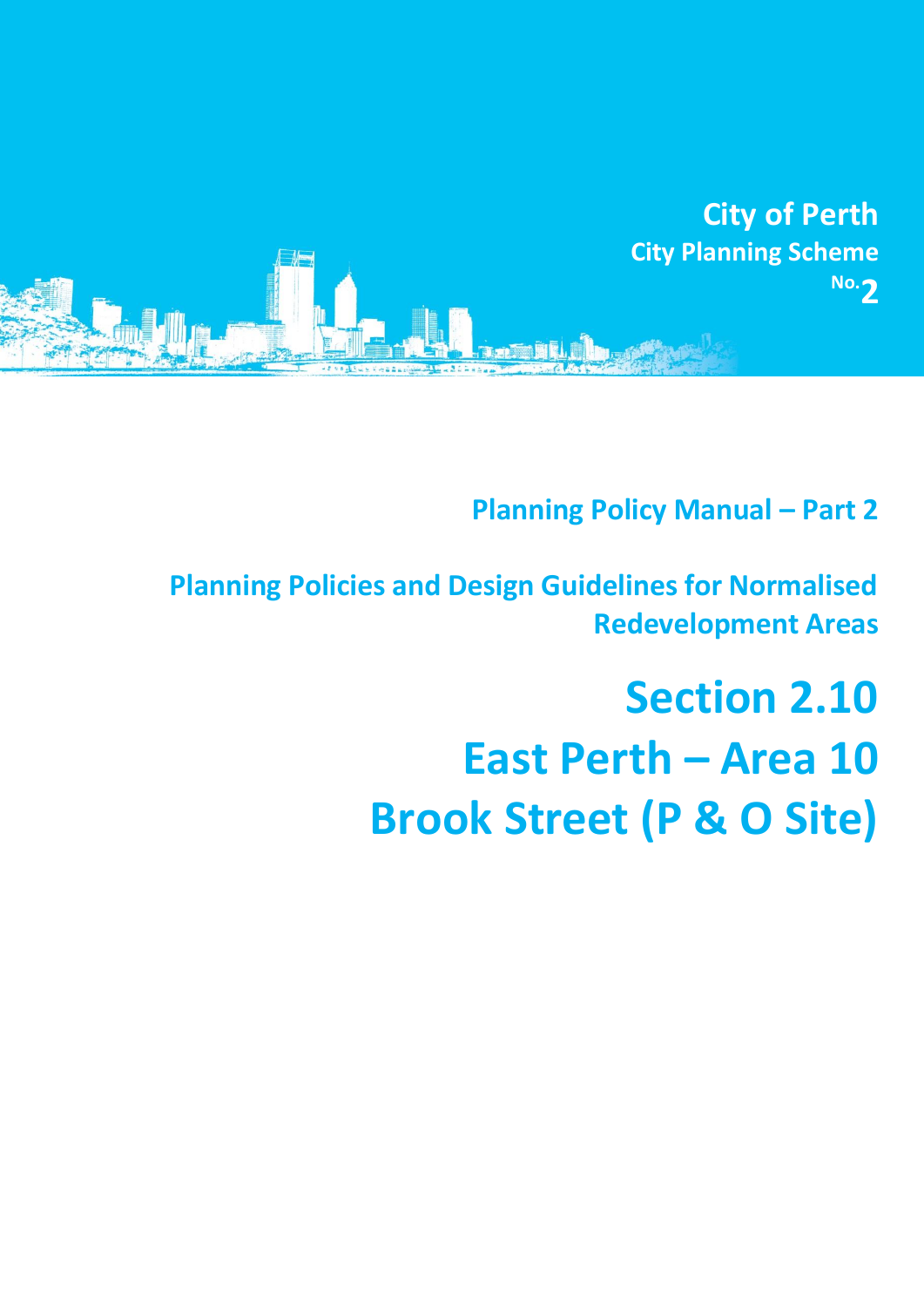

| <b>Version#</b> | <b>Decision Reference</b> | <b>Synopsis</b> |
|-----------------|---------------------------|-----------------|
|                 | 11 March 2008             | Adopted         |
|                 | 17 March 2015             | Amended         |
| 3               | 13 December 2016          | Amended         |
| 4               | 11 April 2017             | Amended         |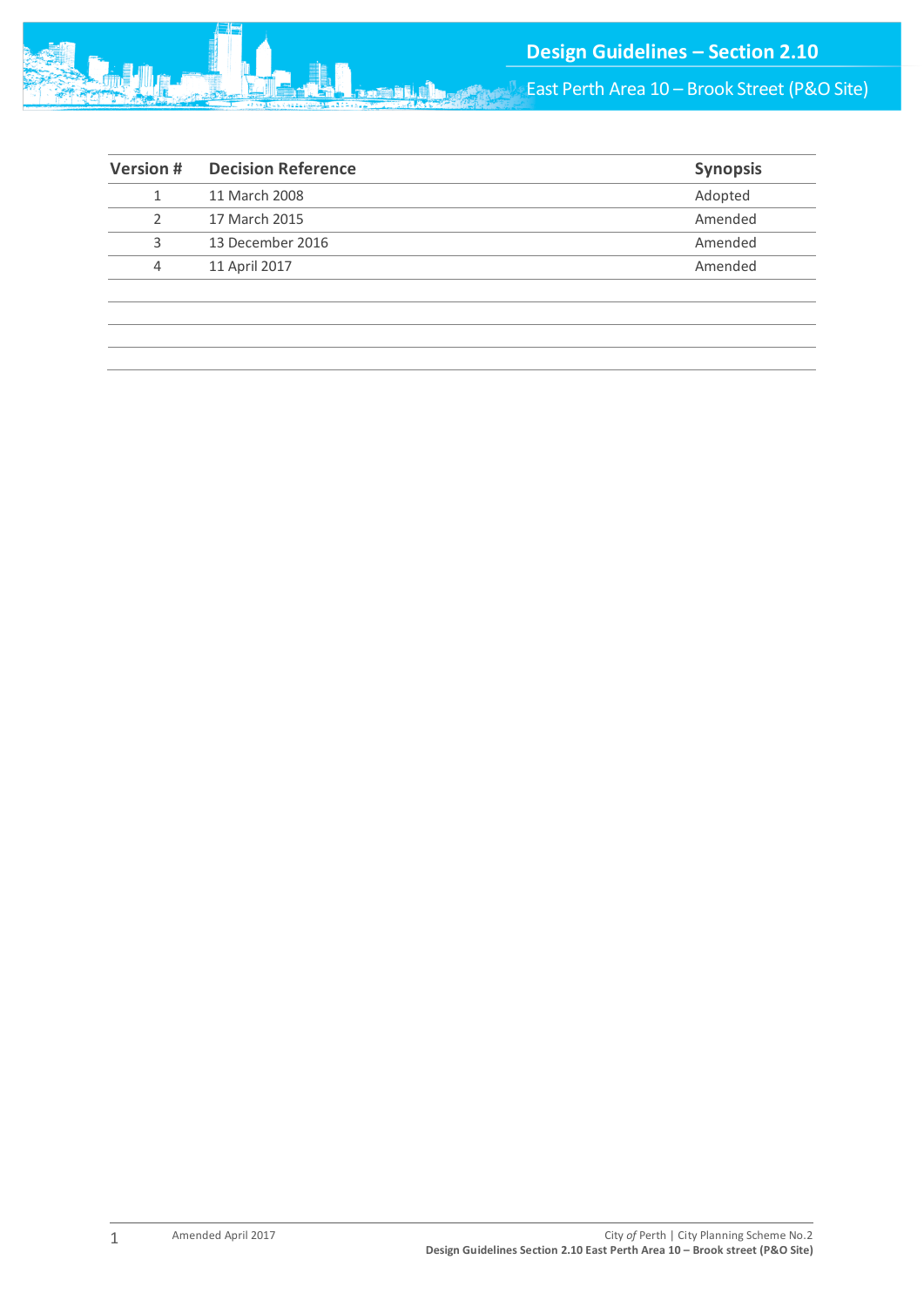East Perth Area 10 - Brook Street (P&O Site)

# **CONTENTS**

| <b>SECTION</b> | <b>TITLE</b><br><b>PAGE</b><br>the control of the control of the control of the control of the control of the control of the control of the control of the control of the control of the control of the control of the control of the control of the control |
|----------------|--------------------------------------------------------------------------------------------------------------------------------------------------------------------------------------------------------------------------------------------------------------|
| 1.0            |                                                                                                                                                                                                                                                              |
| 1.1            |                                                                                                                                                                                                                                                              |
| 1.2            |                                                                                                                                                                                                                                                              |
| 2.0            |                                                                                                                                                                                                                                                              |
| 2.1            |                                                                                                                                                                                                                                                              |
| 2.2            |                                                                                                                                                                                                                                                              |
| 2.3            |                                                                                                                                                                                                                                                              |
| 2.4            |                                                                                                                                                                                                                                                              |
| 2.5            |                                                                                                                                                                                                                                                              |
| 3.0            |                                                                                                                                                                                                                                                              |
| 3.1            |                                                                                                                                                                                                                                                              |
| 3.2            |                                                                                                                                                                                                                                                              |
| 3.3            |                                                                                                                                                                                                                                                              |
| 4.0            |                                                                                                                                                                                                                                                              |
| 4.1            |                                                                                                                                                                                                                                                              |
| 4.2            |                                                                                                                                                                                                                                                              |
| 4.3            |                                                                                                                                                                                                                                                              |
| 4.4            |                                                                                                                                                                                                                                                              |
| 4.5            |                                                                                                                                                                                                                                                              |
| 4.6            |                                                                                                                                                                                                                                                              |
| 5.0            |                                                                                                                                                                                                                                                              |
| 5.1            |                                                                                                                                                                                                                                                              |
| 5.2            |                                                                                                                                                                                                                                                              |
| 5.3            |                                                                                                                                                                                                                                                              |
| 5.4            |                                                                                                                                                                                                                                                              |
| 5.5            |                                                                                                                                                                                                                                                              |
| 5.6            |                                                                                                                                                                                                                                                              |
| 5.7            |                                                                                                                                                                                                                                                              |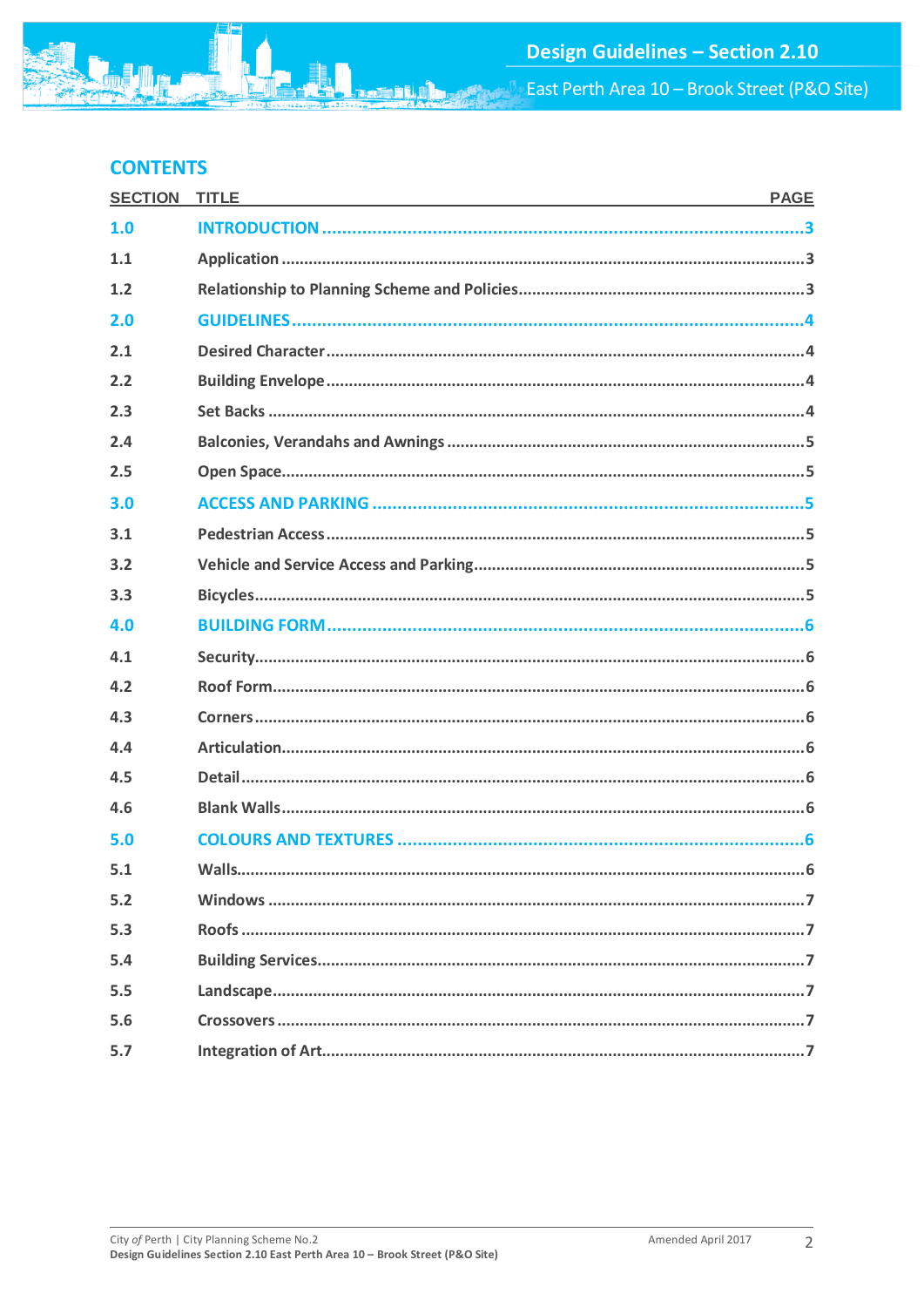

East Perth Area 10 – Brook Street (P&O Site)

# <span id="page-3-0"></span>**1.0 INTRODUCTION**

#### <span id="page-3-1"></span>**1.1 Application**

These guidelines apply to Pt Lot 157, as shown in Figure 1, which is located within the East Parade Precinct (Precinct EP7), as defined by the City of Perth Local Planning Scheme No. 26 (Normalised Redevelopment Areas) (herein called 'the Scheme').

#### <span id="page-3-2"></span>**1.2 Relationship to Planning Scheme and Policies**

These Design Guidelines are intended to supplement the provisions of the Scheme and should be read in conjunction with the Scheme, in particular those provisions relating to the Claisebrook Village Project Area, Precinct EP7: East Parade, and other Planning Policies.

The Deemed Provisions set out in the *Planning and Development (Local Planning Schemes) Regulations 2015* also form part of the Scheme Text.

The Scheme identified Preferred, Contemplated and Prohibited uses for Precinct EP7: East Parade and stipulated maximum plot ratio. In determining any application for development approval, the local government will have regard to these Design Guidelines, the Scheme and other Planning Policies.



Figure 1:- Brook Street (P & O Site)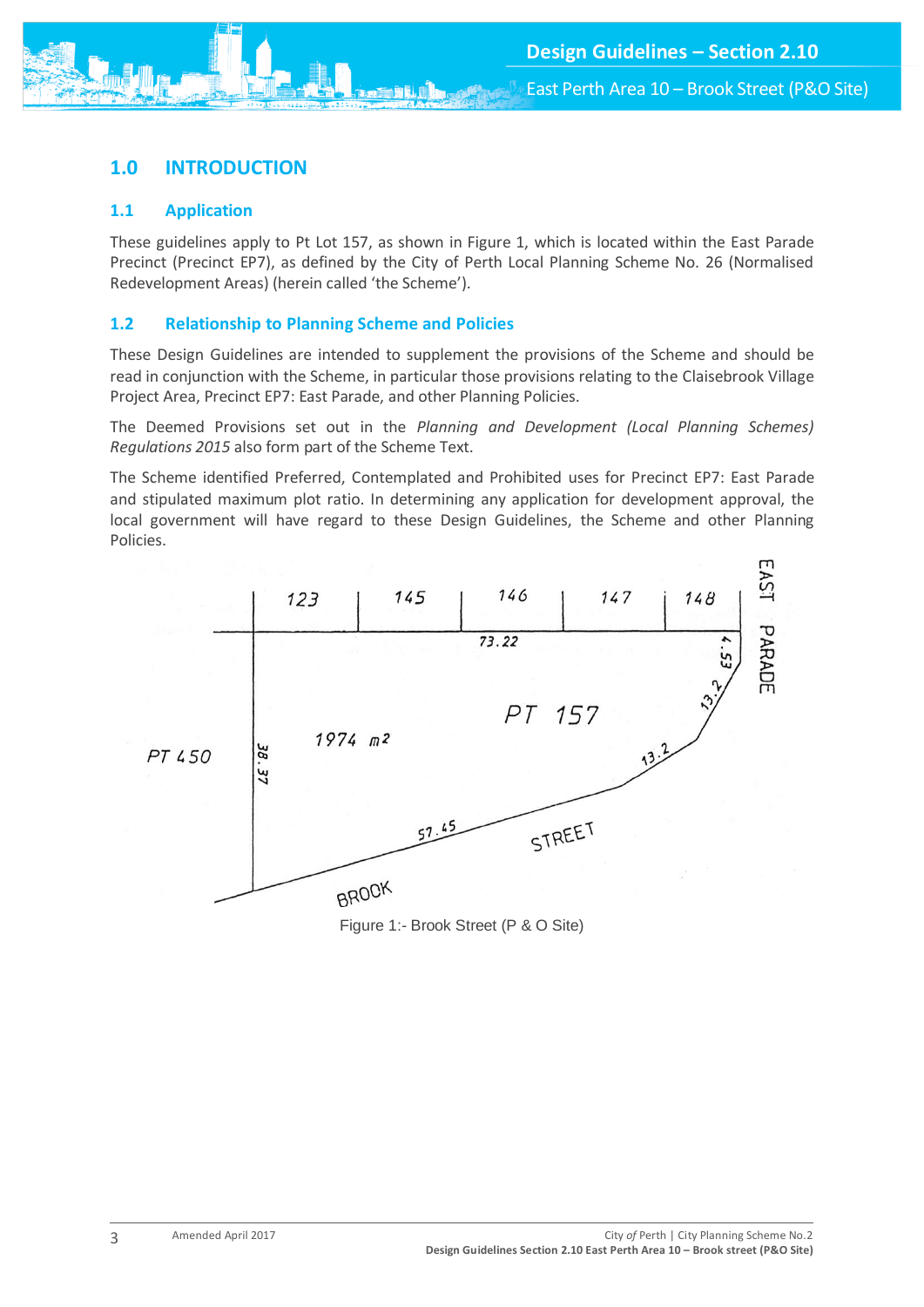

East Perth Area 10 – Brook Street (P&O Site)

# <span id="page-4-0"></span>**2.0 GUIDELINES**

#### <span id="page-4-1"></span>**2.1 Desired Character**

The subject site is prominent in the Redevelopment Area, being at the intersection of three busy roads and also forming part of the western side of 'Claisebrook Square', which is one of the area's principal public spaces.

The site therefore has considerable exposure to passing traffic, and is also highly visible from across the Claisebrook valley, from the Claisebrook Walk and Eastbrook areas.

The local government is seeking a high quality development for this site having a strong identity, with the potential to establish a 'landmark' character and match the impact and quality of the buildings to be developed on other key sites along the East Parade/Plain Street traffic spine.

#### <span id="page-4-2"></span>**2.2 Building Envelope**

Except as discussed below, building height and bulk is to be contained within the defined building envelope shown in Figure 2, with only minor projections allowed for building features which in the opinion of the local government contribute to the character and identity of the area.



Figure 2:- Building Envelope

Balconies, awnings and verandahs may project beyond the building envelope in accordance with the specific guidelines applicable to those elements.

The maximum envelope height is measured from the finished ground level of the highest street level at the perimeter of the lot.

It should be understood that the building envelope defined the outer limits of building bulk. It is not intended that the building's profile should mirror that of the envelope. Actual floorspace is controlled by reference to the allowable plot ratio for the site.

#### <span id="page-4-3"></span>**2.3 Set Backs**

Building setback to the Brook Street frontage should be predominantly nil, however a limited length of frontage with minor setbacks may be supported if used to emphasise main building entrance positions or similar features.

On the eastern boundary, to East Parade, a setback of approximately 4m may be considered to assist in defining the form of the adjacent public space.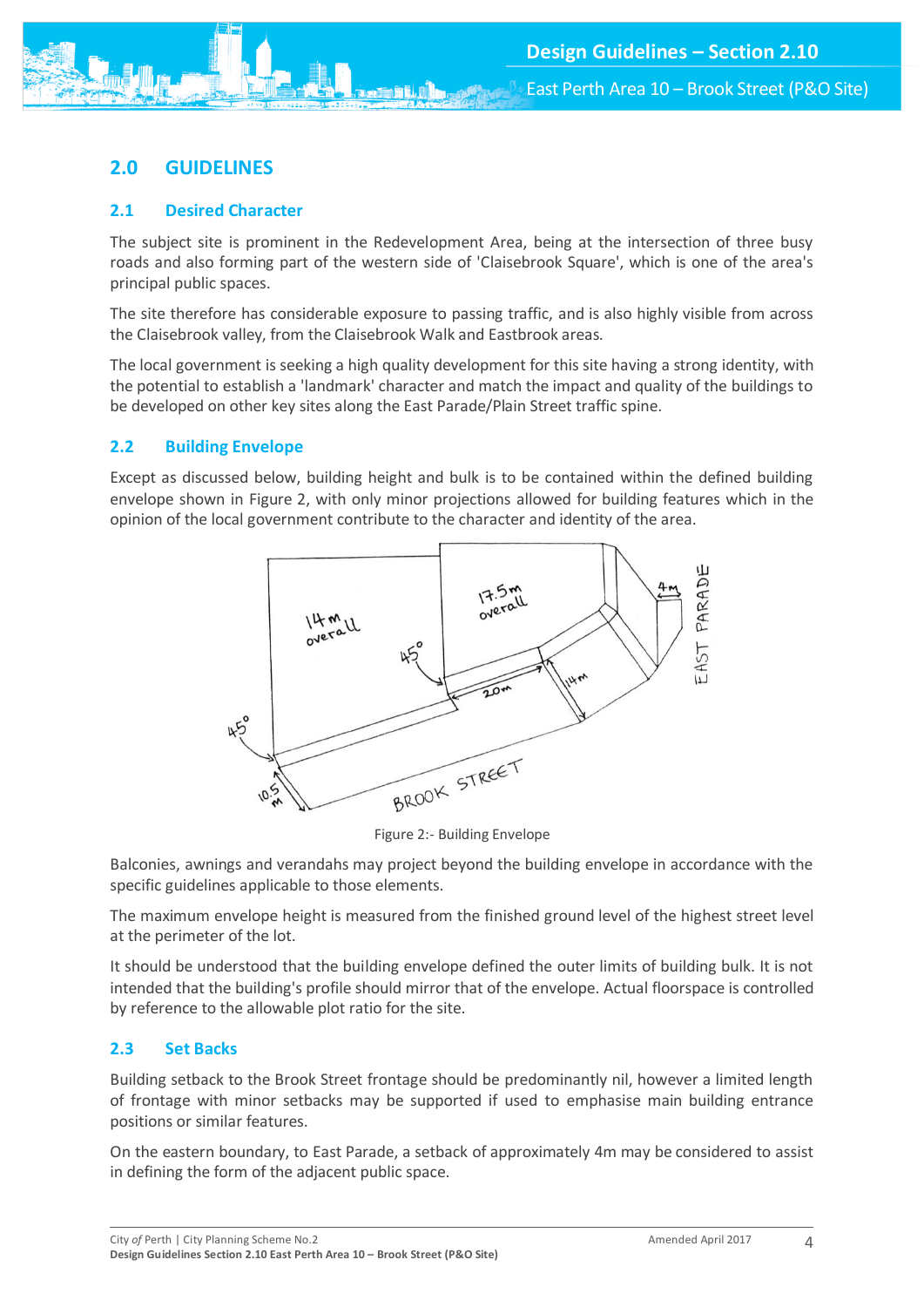A nil setback on the site's northern boundary, adjacent to East Parade, is required to maintain the continuity of building frontages on that street.

#### <span id="page-5-0"></span>**2.4 Balconies, Verandahs and Awnings**

Balconies fronting Brook Street and East Parade must be incorporated into the building fabric such that they do not project beyond the primary plane of the building elevation.

Built frontages to Brook Street and East Parade should provide continuous pedestrian protection from sun and rain through the use of a suspended awning or cantilevered verandah 2.5m wide. Posted verandahs will not be permitted.

Generally, awnings or verandahs must have a clearance above footpath level of 3.3m. Where necessary, they should be stepped to conform with the grade of the footpath. In such case the steps should not exceed 600mm and the clearance above footpath level may be reduced to 3m. Figure 3 illustrates these requirements.



Figure 3:- Balconies, Verandahs and Awnings

#### <span id="page-5-1"></span>**2.5 Open Space**

Open space is not required for non-residential uses.

For residential uses, an area of private open space directly accessible from a living area is required for each dwelling. This may be provided as a balcony, terrace or deck.

#### <span id="page-5-2"></span>**3.0 ACCESS AND PARKING**

#### <span id="page-5-3"></span>**3.1 Pedestrian Access**

Pedestrian access to the development should be at grade, that is directly from the adjacent footpaths. Access points should be designed to be suitable for people with impaired mobility.

#### <span id="page-5-4"></span>**3.2 Vehicle and Service Access and Parking**

Vehicle access and egress should be confined to the Brook Street frontage of the site, via a single crossover located at the western end of the frontage, serving both parking and service vehicles.

#### <span id="page-5-5"></span>**3.3 Bicycles**

Provision is to be made within the development for secure bicycle parking, and for other end-of-trip facilities such as showers.

5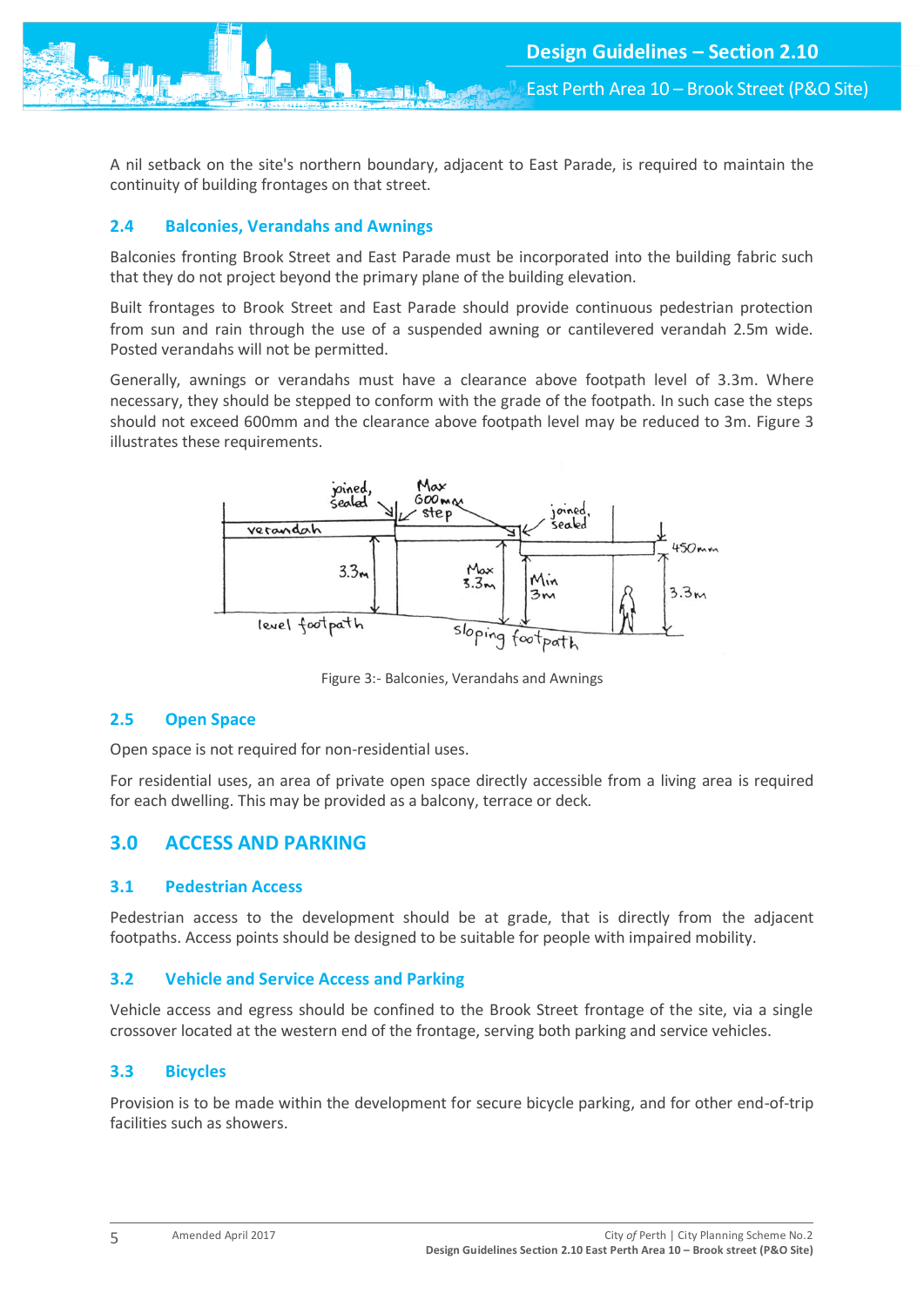## <span id="page-6-0"></span>**4.0 BUILDING FORM**

#### <span id="page-6-1"></span>**4.1 Security**

The development should contribute to the creation of a safe environment by avoiding the formation of blind spaces which cannot be overlooked from rooms which are in frequent use. External spaces and building entrances should be well lit, and other measures to enhance the personal safety of occupants and visitors should also be considered. If the development incorporates shop or showroom windows at ground floor level, deterrents to vehicle ramming may need to be considered.

#### <span id="page-6-2"></span>**4.2 Roof Form**

Generally, roofs should be pitched, with an angle of between 30 and 45 degrees. Provision of a decorative parapet with a shallower pitched roof behind, in the traditional manner, is however acceptable on the Brook Street and East Parade frontages.

#### <span id="page-6-3"></span>**4.3 Corners**

Corner sites such as the subject site tend to be the most prominent, and buildings in these locations can play a special role in defining the quality of the adjoining public spaces, and are often landmarks which assist the legibility of the built environment. Extra height at the Brook Street/East Parade corner introduced through the use of a decorative parapet, tower element or similar feature would help to give prominence to the building. A corner element could take the form of an additional Storey if the local government is satisfied that it contributes to the landmark quality of the building.

#### <span id="page-6-4"></span>**4.4 Articulation**

The building form should be articulated to establish a vertical rhythm or pattern. Projections such as verandahs, canopies, balconies and windows should be used to provide visual interest and contribute to a finer grained scale of development. The main building entrance or entrances should be clearly defined, and may be highlighted with an appropriate architectural treatment.

#### <span id="page-6-5"></span>**4.5 Detail**

The public faces of the building on Brook Street and East Parade should be detailed to provide visual richness and variety, accentuate vertical rhythms, reduce the apparent bulk of the building mass and enhance its individual identity. This can be achieved through the use of colour, texture and materials, surface modelling and the integration of art.

#### <span id="page-6-6"></span>**4.6 Blank Walls**

Blank facades on the Brook Street and East Parade frontages are not permitted. These facades should be detailed with openings and articulated to provide visual interest.

## <span id="page-6-7"></span>**5.0 COLOURS AND TEXTURES**

#### <span id="page-6-8"></span>**5.1 Walls**

Walls should be predominantly rendered masonry, red/terracotta brick or limestone, or combinations of these materials. Rendering should be in the colour range of earth tones, from yellow to red-brown ochre.